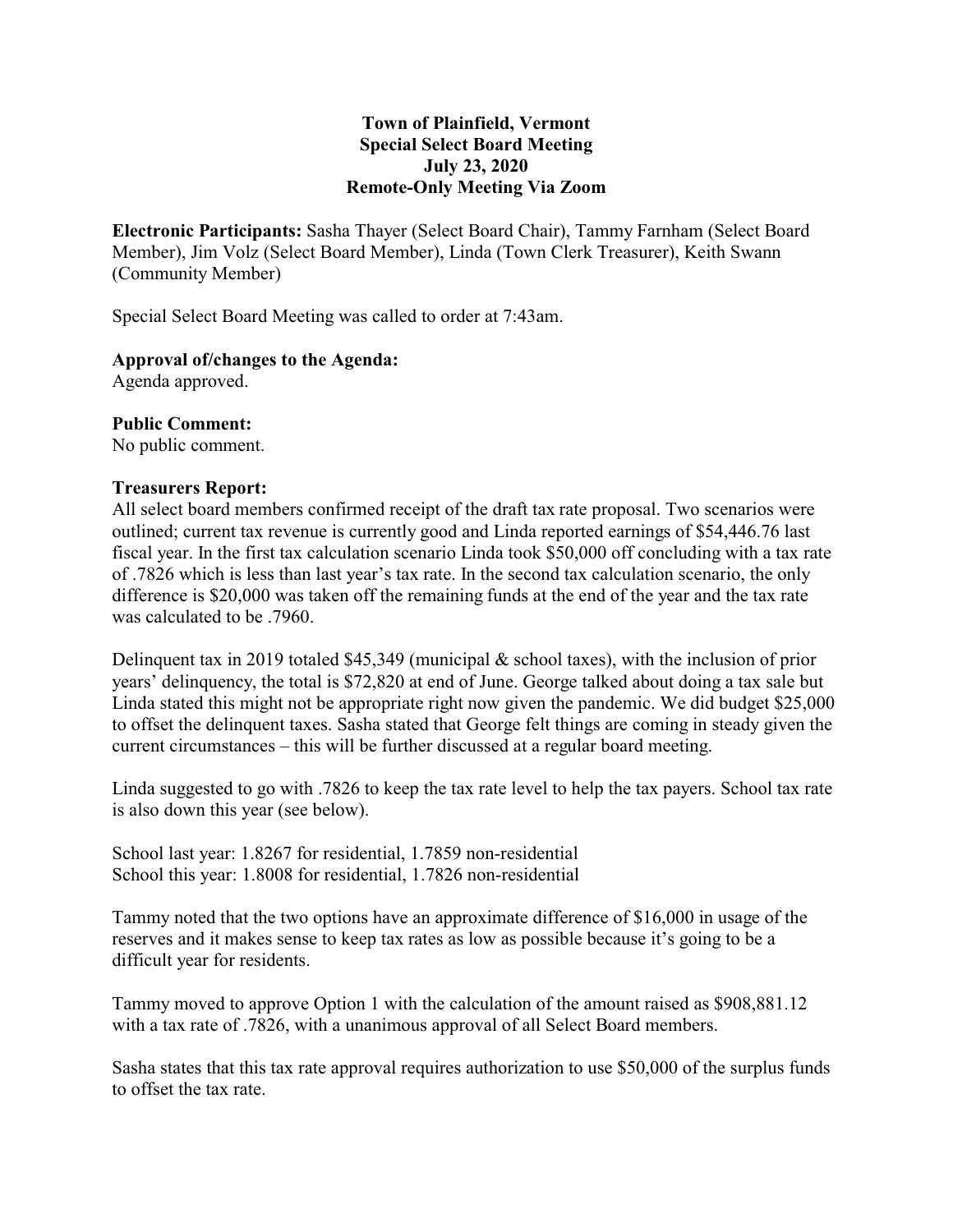Jim moved to allocate \$50,000 of the surplus to offset the tax rate, with a unanimous approval of all Select Board members.

# **Town Hall Opera House Grant Application:**

Sasha indicated that Keith is listed as the "authorizing officer", however it may need to be a Select Board member as the town is essentially applying for the grant. Linda added that the money is going to go through the office and she urged a Select Board member to be on the application.

Keith explained the grant as the state paying 50% of the cost for the new fixtures, and the Friends of the Opera House would fundraise 25% and 25% would come out of the annual reserve/building maintenance fund. Tammy noted that the town needs to be able to come up with the full value, as we are the ones agreeing to the grant.

Linda stated that the budget is for required maintenance, not for above and beyond. Keith explained that one of the current lights is a safety concern (hung by ropes), and there is a concern with a second light as well that is hung up on the balcony, the third light within the request could be dropped if needed. Sasha stated that the town hall reserve fund has \$17,026.55 (last town report). Tammy stated that the reserve fund is for *required* maintenance, not for optional fixture/esthetics. Tammy pointed out that the situation outlined sounds like something was added, established it was unsafe and is now requesting for it to be fixed; which seems as though it is not transparent to the public.

The proposed 2021 budget for the Town Opera House \$4,500 for maintenance and repairs. Linda advised that taking it out of the budget would be preferable rather than taking it out of reserve.

The town will need to pay the expected  $\frac{1}{2}$  (expected \$4,500 for the lighting) if the grant if the funds are not raised. Jim inquired with Keith about what the fundraising plan is – and Keith stated that he will reach out to the performers that use the space, as well as community outreach.

Linda inquired about the life of the grant, Keith stated that he requested a project start date of October 1<sup>st</sup> and completion by end of year. Tammy noted that she believed seeing almost a year span for the project completion, Keith said that he would look into extending the deadline.

Jim moved to approve submitting the grant with the understanding that the matching amount will come out of the maintenance and repair budget, which will be half of the match, with The Friends of the Opera House raising the other half of the amount, with a unanimous approval of all Select Board members.

The grant contact is currently represented by Keith – the authorizing official should be a Select Board member to ensure email correspondence is received and addressed as necessary. Sasha stated that she is willing to be the authorizing official.

Jim moves to appoint Sasha to be the authorized person for the purposes of this grant, with a unanimous approval of all Select Board members.